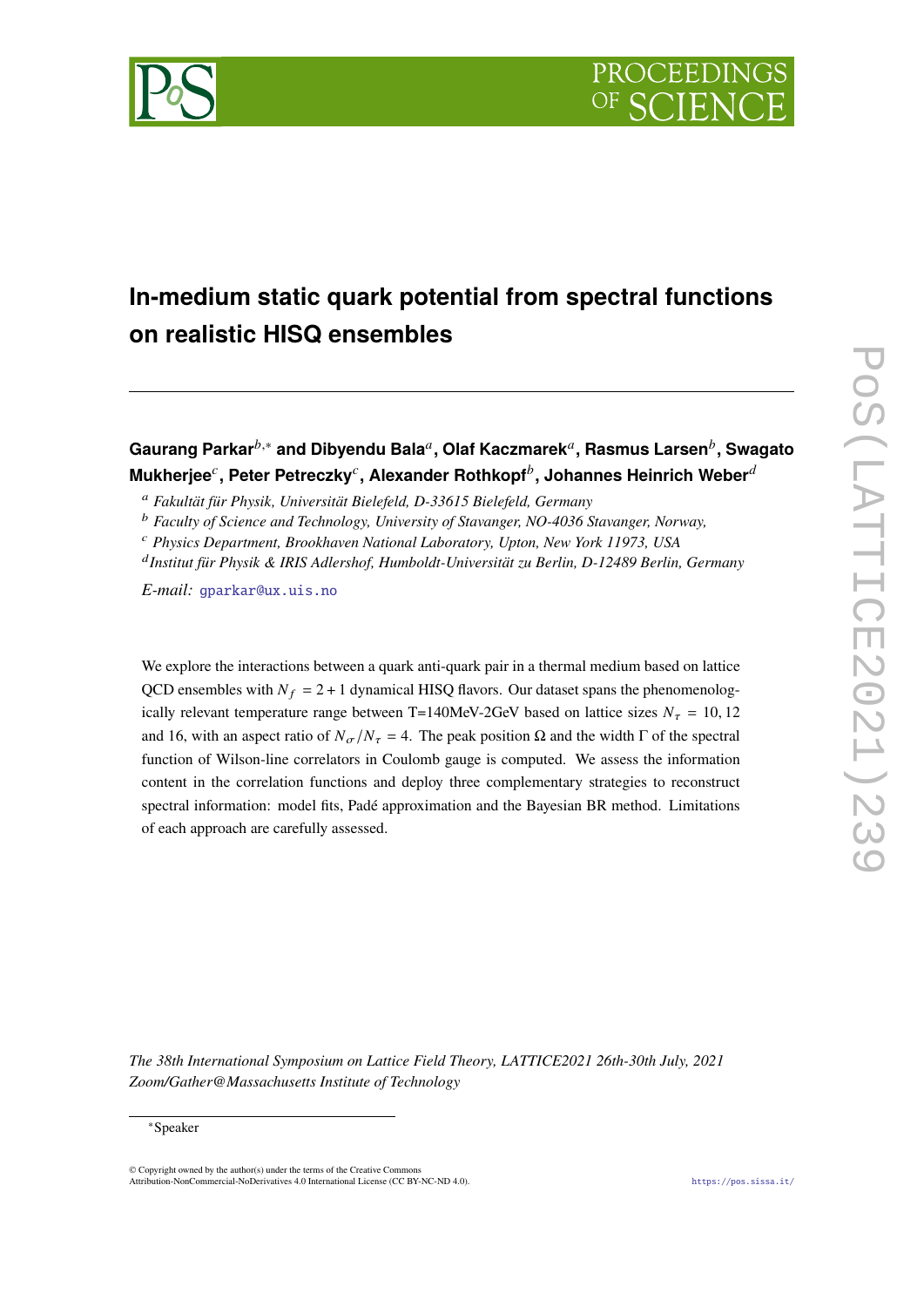## **1. Introduction**

A first principles understanding of bound states of a heavy quark and anti-quark pair (quarkonia) hold the key to probing the existence and properties of the quark gluon plasma (QGP) in heavyion collisions (HIC). Lattice QCD has made vital contributions to estimating the properties of quarkonium at zero temperature and to the thermodynamic properties of the QGP. Static quarks at finite temperature can be studied via the Wilson loop or Wilson line correlator in Coulomb gauge, which itself can be related to the evolution of quarkonia via effective field theories.

The separation of scales  $M \gg Mv \gg Mv^2$ ,  $M \gg \Lambda_{QCD}$  (where M is the heavy quark mass and  $\nu$  is the relative velocity in the bound state) tells us that if we consider processes at a scale below  $M$  a non-relativistic description (NRQCD) of quarks is possible. If we set the energy cutoff to  $Mv$  and integrate out degrees of freedom that cannot be excited above  $Mv^2$ , a different effective field theory called potential NRQCD (pNRQCD) ensues. The term potential in pNRQCD refers to the non-local Wilson coefficients in the Lagrangian, the lowest order of which can be related to the Wilson loop and its spectrum.

At zero temperature the evolution of static quark anti-quark pairs after time coarse-graining can be described by a Schrödinger-like equation for the Wilson loop with a non-relativistic potential  $V(r)$  [\[1\]](#page-7-0)

<span id="page-1-1"></span>
$$
i\partial_t W_{\square}(t,r) = \Phi(t,r)W_{\square}(t,r), \quad V(r) = \lim_{t \to \infty} \Phi(t,r).
$$
 (1)

Our long-term goal lies in ascertaining whether the potential picture also holds at T>0. And if it does, how the form of the potential changes from the zero temperature case.

The real-time evolution of the Wilson loop referred to above can be studied on the lattice via its spectral function  $\rho_{\Box}$ , which acts as a link between the real-time  $W_{\Box}(r, t)$  and imaginary-time Wilson Loop  $W_{\square}(r, \tau)$  [\[2\]](#page-7-1)

<span id="page-1-0"></span>
$$
W_{\Box}(r,t) = \int d\omega e^{-i\omega t} \rho_{\Box}(r,\omega) \leftrightarrow \int d\omega e^{-\omega \tau} \rho_{\Box}(r,\omega) = W_{\Box}(r,\tau). \tag{2}
$$

In order to extract the spectral function from the Wilson loop  $W_{\Pi}(t, r)$  we must invert eq. [\(2\)](#page-1-0). However, in practice the presence of noisy data and the availability of only a few data points along imaginary time make the inversion an ill-posed problem. Hard thermal loop perturbative computations (HTL) show that there exists a dominant peak structure in the spectral function related to a complex potential with a screened real- [\[3\]](#page-7-2) and finite imaginary part.

A first step toward establishing whether eq. [\(1\)](#page-1-1) holds requires us to investigate the spectral structure of the Wilson loop, in particular we are interested in the position  $\Omega$  and width  $\Gamma$  of the lowest lying spectral structure, which has been related to its late time evolution in [\[4\]](#page-7-3).

# **2. Lattice Setup**

We performed calculations on Wilson loop and Wilson line correlators from  $(2+1)$ -flavour QCD configurations generated by HotQCD and TUMQCD collaborations [\[5–](#page-8-0)[8\]](#page-8-1). The Highly Improved Staggered Quark (HISQ) action was used to generate ensembles providing us with  $2-6\times10^4$  gauge configurations.  $N_{\sigma}^3 \times N_{\tau}$  lattices were used with  $N_{\tau} = 10, 12, 16$  to control lattice spacing effects and the aspect ratio  $N_{\sigma}/N_{\tau}$  was set to 4 to control finite volume effects. The Wilson Line correlators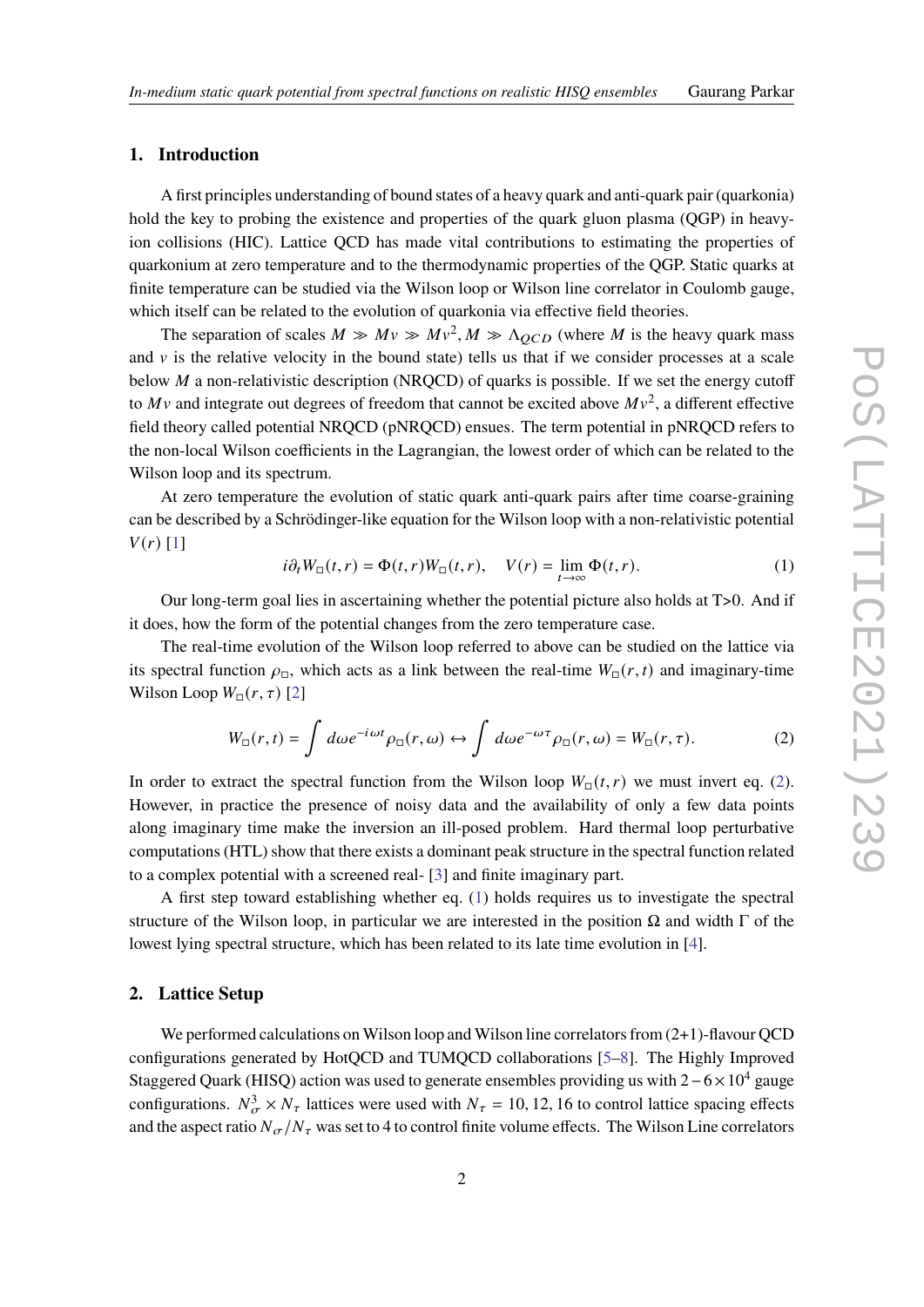were calculated in Coulomb Gauge. The fixed-box approach was used to scan temperature range from 140Mev to 2GeV, with  $T = 0$  simulations available for scale setting. The ratio  $m_l/m_s$  was set to  $1/20$  for low temperatures (T<300 MeV) and  $1/5$  for some ensembles at higher temperatures (T>300 MeV).

#### **3. Cumulants and HTL comparison**

To analyse properties of lattice data we define cumulants of the correlation function.

$$
m_1(r, \tau, T) = -\partial_\tau \ln W(r, \tau, T), \quad m_n = \partial_\tau m_{n-1}(r, \tau, T), n > 1,
$$
\n(3)

where the first cumulant  $m_1$  is nothing but the effective mass. We find that our data only allows us to extract information up to the first three cumulants, due to loss of signal for higher orders.

For the analysis we subtract the UV part of the correlator W using  $T=0$  data as described in [\[9\]](#page-8-2), since the UV part is temperature independent and assumed to be well separated from the low-lying structures of interest to our study. A comparison of the first cumulant obtained on the lattice with HTL is shown in Fig[.1,](#page-2-0) where we plot the difference of  $m_1$  with the color singlet free energies. In HTL this difference is antisymmetric around  $\tau = \beta/2$ . We see that the first cumulant does not

<span id="page-2-0"></span>

**Figure 1:** Comparison of  $m_1 - F_S$  calculated on the lattice with HTL results at  $T = 667$  MeV and  $T = 1938$ MeV for  $rT = 1/4$ . The HTL result for  $\mu = 2\pi T$  are shown as solid lines. The dashed lines correspond to variation of the scale  $\mu$  by a factor of two.

agree with HTL results at  $T = 667$  MeV however, better agreement is observed with increasing temperature e.g. at  $T = 1938$  MeV. A comparison of the second cumulant with HTL at  $T = 667$  MeV is shown in Fig [2.](#page-3-0) There we again find that the symmetry present in the HTL result is not reproduced by the data. Quantitative agreement however is observed around  $\tau = \beta/2$ .

## **4. Spectral function using model fits**

As seen in the last section, we can only extract the first two cumulants of the lattice data. While the first cumulant carries information on the dominant peak position  $\Omega$ , the second cumulant is related to the width  $\Gamma$  of that spectral structure. When we plot the first cumulant based on the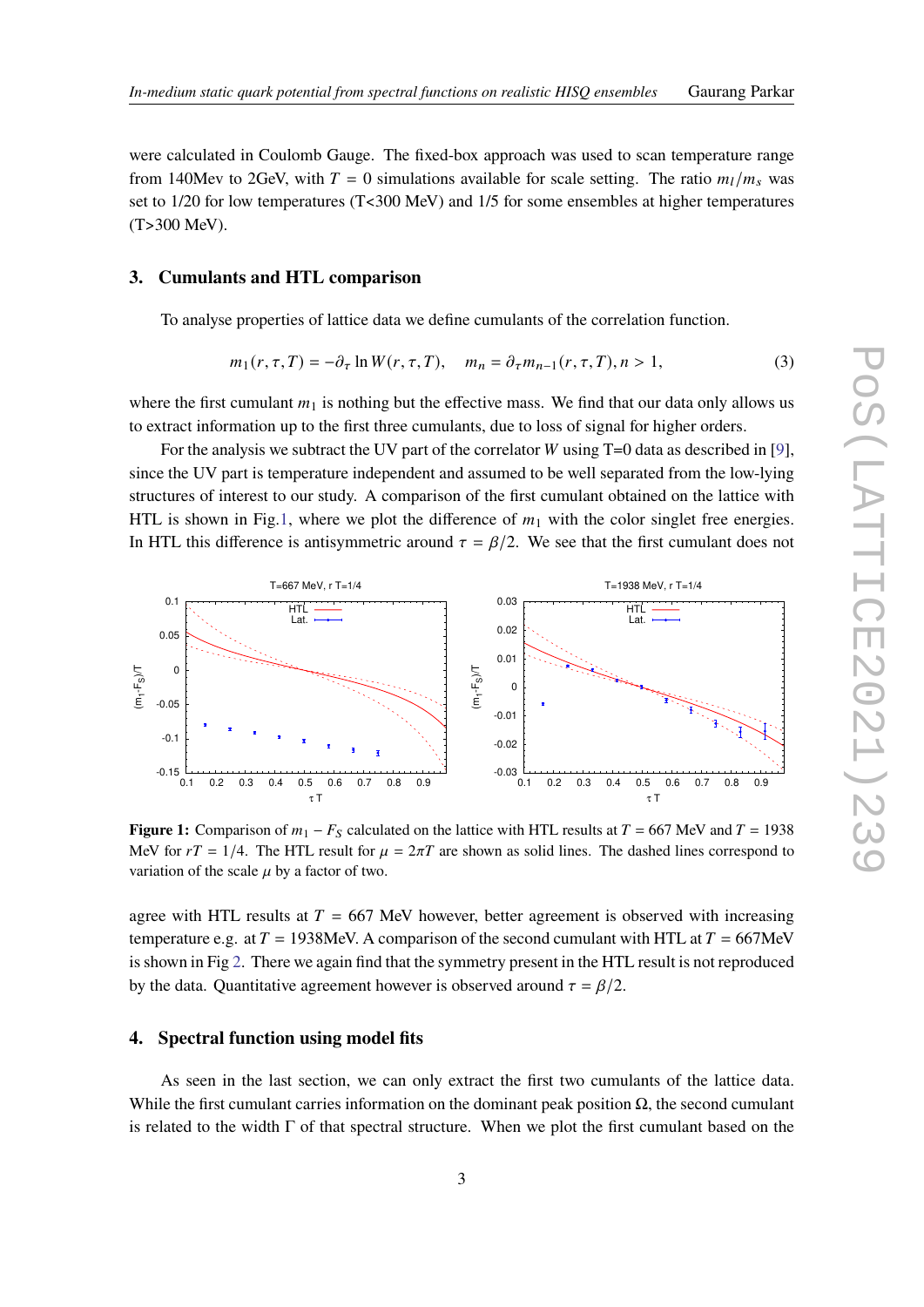<span id="page-3-0"></span>

**Figure 2:** The second cumulant of the subtracted Wilson line correlators as function of  $\tau$  at  $T = 667$  MeV calculated on  $N_{\tau} = 12$  lattices and in HTL perturbation theory (lines) for  $rT = 1/4$ . The renormalization scale  $\mu \mu = 2\pi T$  are shown as solid lines. The dashed lines correspond to variation of the scale  $\mu$  by a factor of two.

<span id="page-3-2"></span>

**Figure 3:** The peak position of the spectral function (left figure) and the width (right figure) as function of the separation r obtained from Gaussian fits of the  $N_{\tau} = 12$  data.

subtracted data we see a linear falloff at small  $\tau$ . This is compatible with a Gaussian peak. Therefore as a first step we model the correlator as

<span id="page-3-1"></span>
$$
W(r,\tau,T) = A_P \exp\left[-\Omega(r,T)\tau + \Gamma_G(r,T)^2\tau^2/2\right] + A_{cut}(r,T)\exp\left(-\omega_{cut}(r,T)\tau\right] \tag{4}
$$

Fitting the lattice correlator data with equation [4](#page-3-1) we can extract  $\Omega$  and an effective width Γ =  $\sqrt{2 \ln 2}$  as shown in Fig[.3.](#page-3-2) We find no significant dependence of Ω on temperature and the results are similar to the T=0 results.  $\Gamma/T$  scales as a function of  $rT$  within the uncertainties.

#### <span id="page-3-3"></span>**5. Spectral Function Extraction Using Padé**

The second approach we deploy is the Padé approximation, which on the one hand is model independent but on the other hand very sensitive to noise in the input data. We first start by Fourier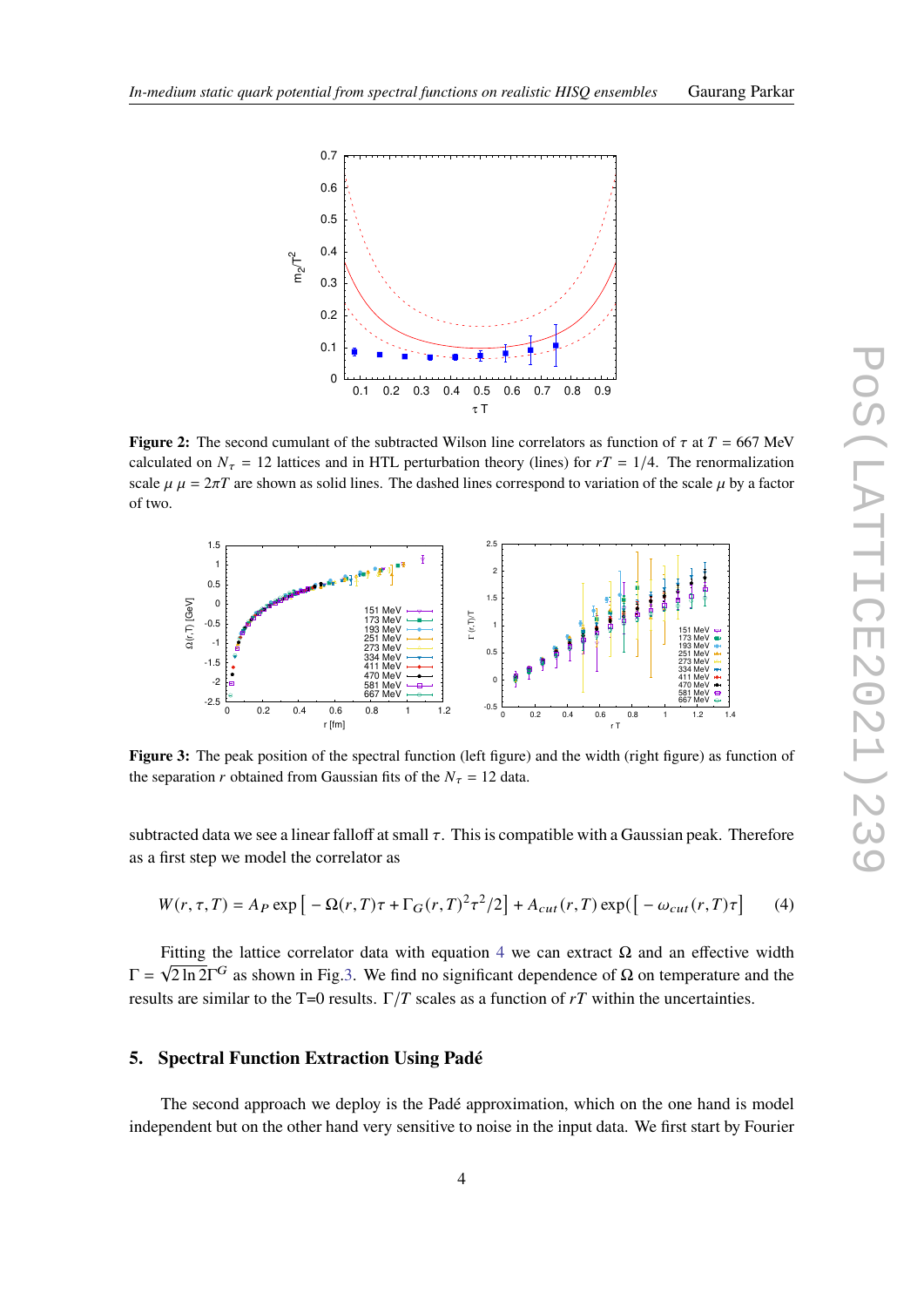transforming the Euclidean correlator into Matsubara frequency space.

$$
W(r, \tilde{\omega}_n, T) = \sum_{j=0}^{N_{\tau}-1} e^{ia\tilde{\omega}_n j} W(r, ja, T), \tilde{\omega}_n = 2\pi n/aN_{\tau}.
$$
 (5)

We then project the data onto a basis of rational functions and carry out an interpolation. This step is carried out according to the Schlessinger prescription [\[10\]](#page-8-3). Taking an interpolation of data instead of fitting avoids costly minimisation. We analytically continue the rational function by replacing Matsubara frequencies with real-time frequencies. Note that instead naive Fourier frequencies  $\hat{\omega}_n$ we use corrected frequencies based on the lattice dispersion relation

$$
\tilde{\omega}_n \to \omega_n = 2\sin\left(\frac{\pi n}{N_\tau}\right)/a. \tag{6}
$$

When we have a rational interpolation function in the Matsubara frequency space we can directly obtain the pole structure by finding roots of the denominator. The pole structure is directly related to the peak position  $\Omega$  and width  $\Gamma$  of the spectral function. We select the pole that is closest to the real axis to get the dominant peak structure. We identify  $\Omega$  with the real part of the dominant pole and  $\Gamma$  with the imaginary part.

Padé methods of rational approximation require usage of highly precise data. To test the reliability of this approach we use noisy Hard Thermal Loop (HTL) correlation functions. We compute HTL correlation functions for  $T = 667$ MeV discretised to 12 lattice points. We then assign random noise of such that relative errors  $\Delta D/D = 10^{-2}$  and  $10^{-3}$  and generate 1000 samples each. We then carry out Pade interpolation and pole analysis with results as shown in Fig [4.](#page-4-0)

<span id="page-4-0"></span>

**Figure 4:** Extraction of spectral position Ω and width Γ of the dominant peak, based on Hard Thermal Loop mock data with  $dD/D = 10^{-2}$  and  $dD/D = 10^{-3}$  for  $T = 667$ MeV using Pade. The error bars are obtained from Jackknive resampling.

From the pole analysis of HTL mock data we see that we are able to recover the peak position  $\Omega$  within uncertainties for relatively large errors  $\frac{\Delta D}{D} = 10^{-2}$ . The results for  $\Delta D/D = 10^{-3}$  are excellent. When we try to estimate the width of the peak the results are less encouraging with the true values being consistently underestimated for both  $\Delta D/D = 10^{-2}$  and  $\Delta D/D = 10^{-3}$ .

Given that the Pade is able to recover the peak position of the HTL mock data very well for error levels present in the actual data, we proceed to carry out the same analysis on the lattice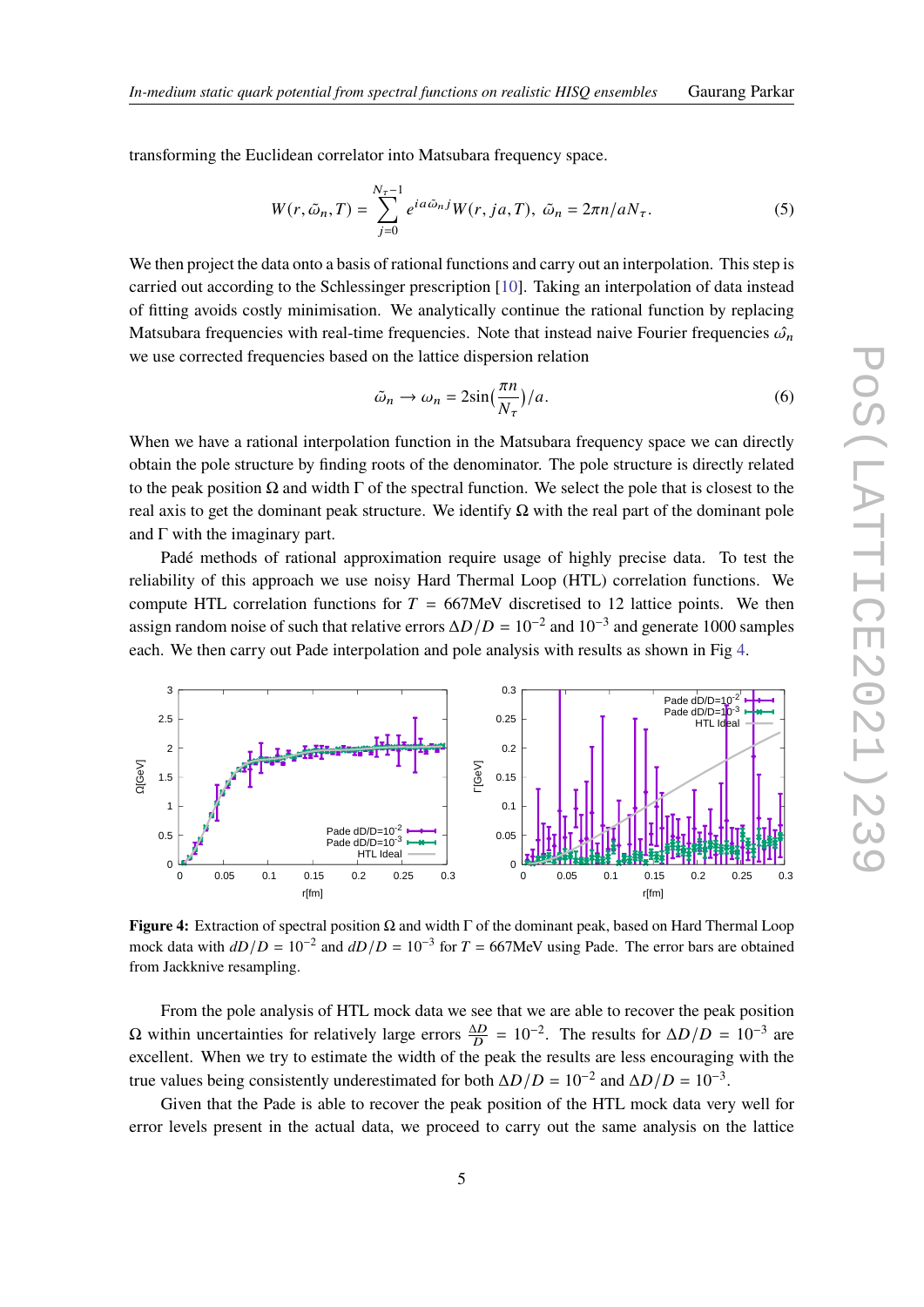<span id="page-5-0"></span>

**Figure 5:** Ω as a function of separation distance for different temperatures obtained from a Padé pole analysis on  $N_{\tau} = 12$ .

correlators. Since the Pade underestimates the width we will show our analysis only for the peak position in Fig[.5](#page-5-0) Again the results obtained for  $\Omega$  are very similar to the  $T = 0$  results and show no significant change with temperature, as was previously seen with the Gaussian fits.

#### **6. Spectral function extraction using Bayesian Method**

The Bayesian approach makes use of the Bayes theorem:

$$
P[\rho|D,I] \propto P[D|\rho,I]P[\rho|I] = \exp[-L + \alpha S_{\text{BR}}],\tag{7}
$$

 $P[\rho|D, I]$  is the posterior probability which is the probability of  $\rho$  to be the correct spectrum given the data D and prior information. L, the Likelihood, is the usual quadratic distance used in  $\chi^2$ fitting. The prior probability acts as a regulator

$$
P(\rho|I) = \exp(\alpha S_{BR}).\tag{8}
$$

Generally the choice of regulator depends on the particular choice of Bayesian method, however for this study we use the BR prior[\[11\]](#page-8-4).

$$
S_{\rm BR} = \int d\omega \big( 1 - \frac{\rho(\omega)}{m(\omega)} + \log \big[ \frac{\rho(\omega)}{m(\omega)} \big] \big),\tag{9}
$$

where  $m(\omega)$  is the default model. We generally use the most uninformative default model m = const.

Unlike previous Bayesian approaches where the hyperparameter  $\alpha$  is integrated out, here in the hope of removing ringing artifacts we draw inspiration from the Morozov Criteria and tune  $\alpha$  such that  $L = N_{\tau}/2$ . Then we look for the most probable spectral function by locating the extremum of the posterior.

As with the Padé, we test the reliability of Bayesian reconstruction with mock HTL euclidean data with errors as described in section [5.](#page-3-3) Results for  $\Omega$  and  $\Gamma$  using Bayesian approach are shown in Fig[.6.](#page-6-0) We see that the location of peak for  $\Delta D/D = 10^{-2}$  and  $\Delta D/D = 10^{-3}$  are very well estimated within uncertainties. The benchmark results show that the BR method is able to reproduce the peak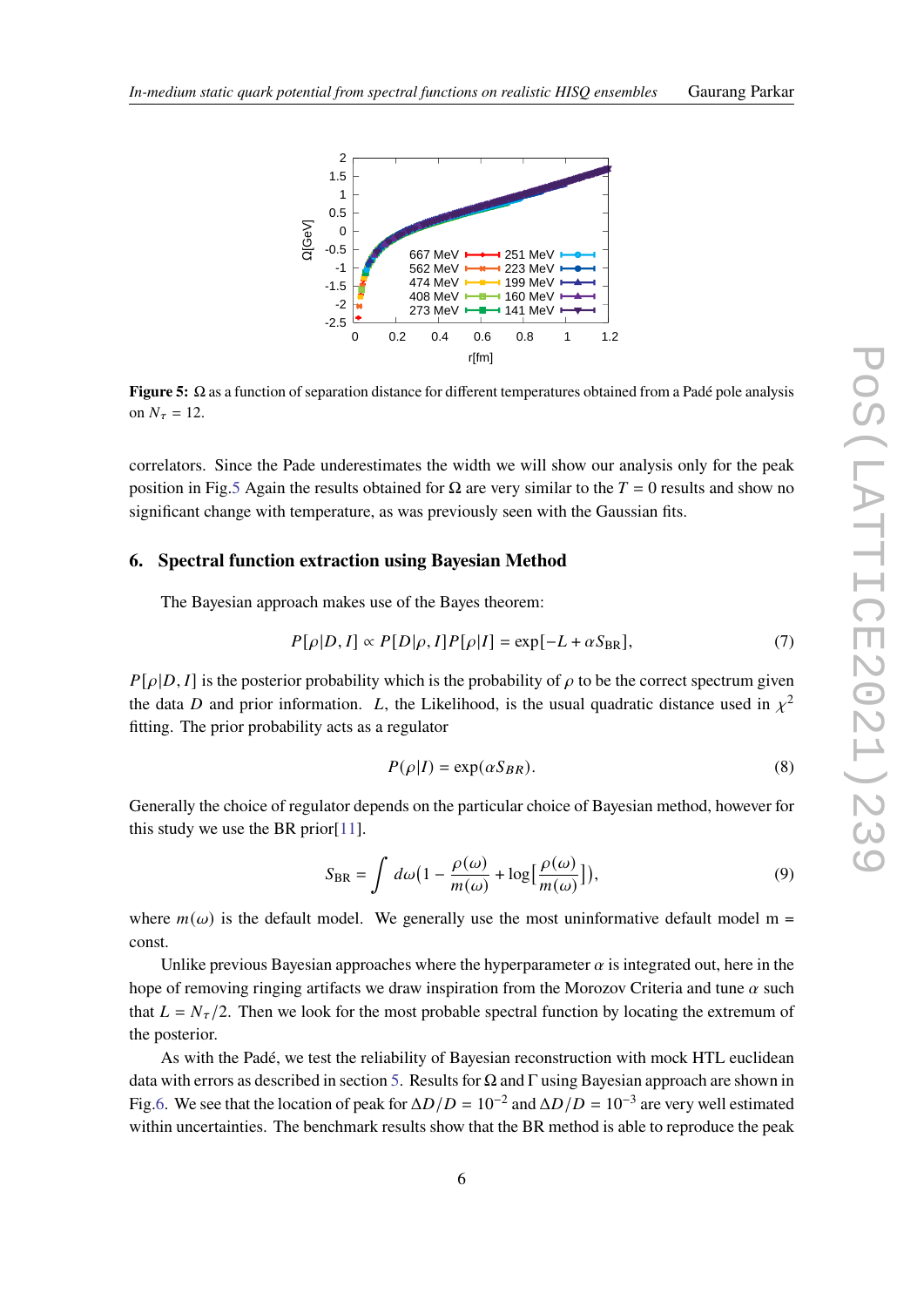<span id="page-6-0"></span>

<span id="page-6-1"></span>**Figure 6:** Extraction of Ω and width Γ for Hard Thermal Loop ideal data for  $dD/D = 10^{-2}$  and  $dD/D = 10^{-3}$ for  $T = 667$ MeV using the BR method. The error bars are obtained from Jackknife resampling.



**Figure 7:** Comparison of  $\Omega$  using the Padé and BR method at  $\beta = 6.740$  with  $N_{\tau} = 12$  ( $T = 151$  MeV). The  $T = 0$  potential for the same  $\beta$  are given as green data points.

position better than the Padé for  $\Delta D/D = 10^{-2}$ . However, the width  $\Gamma$  is still not reliable even for  $\Delta D/D = 10^{-3}$ . It does seem to be closer to the analytical result than the Padé for  $\Delta D/D = 10^{-3}$ .

Even though we have successfully carried out the analysis on mock HTL data, we are challenged to doing the same on our lattice data. Only at low temperatures (low  $\beta$ ) the reconstruction converges. At high temperatures (high  $\beta$ ) we observe that the effective mass plots show non-monotonous behavior at small distances. Fine lattices with improved gauge actions exhibit such effects at small time and distances [\[8\]](#page-8-1).

This is a manifestation of positivity violation in the spectral function. Since the Bayesian is based on positive definite spectral function it cannot be applied for spectral reconstruction at high temperatures on our data. However, we can extract the peak position of the spectral function at low temperature (T=151 MeV) as shown in Fig[.7.](#page-6-1)

#### **7. Conclusion**

Here we presented a first study of the Wilson loop/line spectral structure on high precision HISQ ensembles. The peak position of the dominant spectral peak  $\Omega$  obtained from Gaussian fits and Pade differs from some previous studies [\[12\]](#page-8-5) and [\[13\]](#page-8-6) and our results do not show any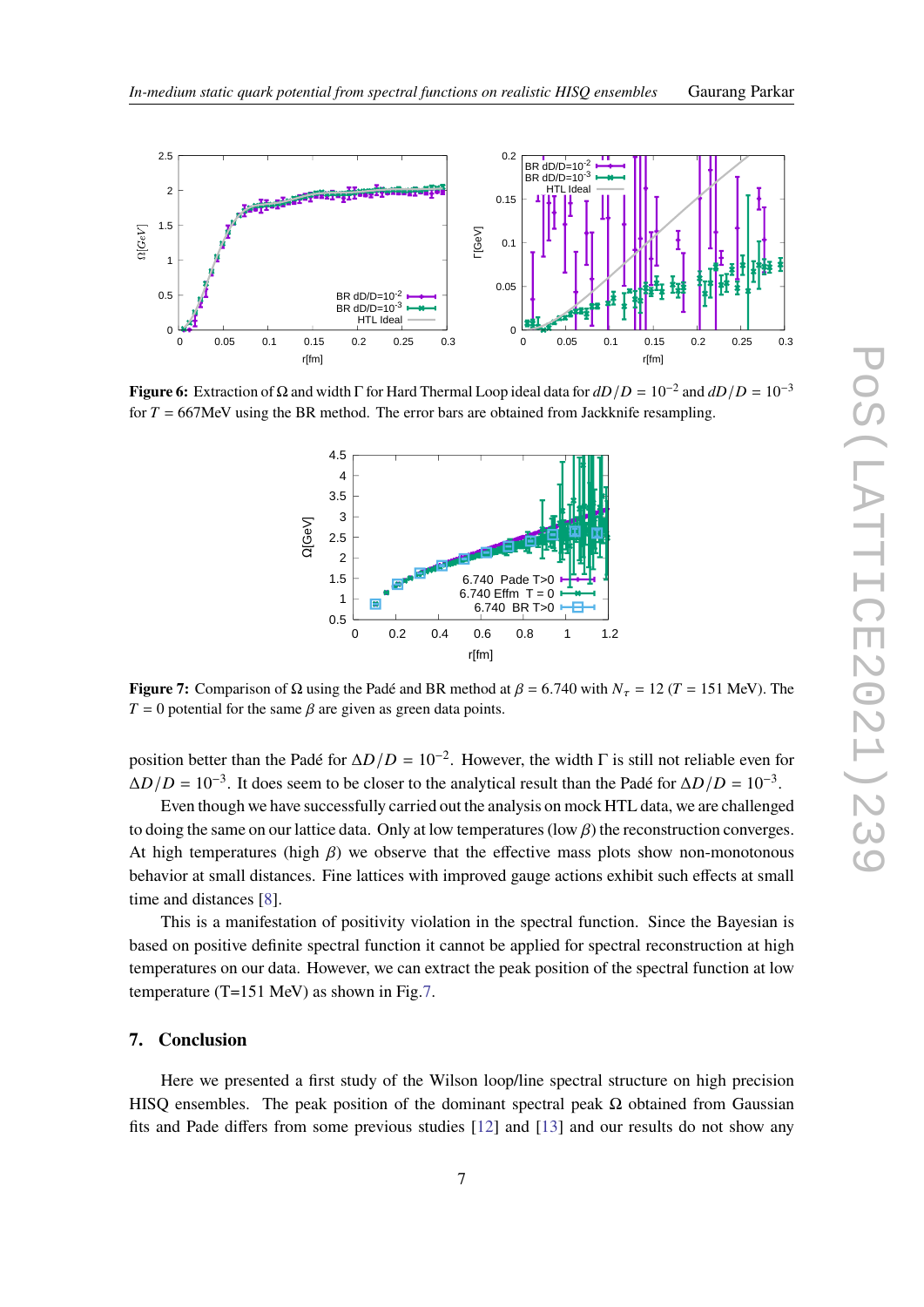significant modification with increasing temperature. However, are similar to an earlier analysis [\[14\]](#page-8-7) on a subset of the same data.

 $Γ/T$  shows a linear increase with temperature in Gaussian fits, we have not shown the Γ for Padé since the results are systematically underestimated in our benchmarks. In the preprint [\[15\]](#page-8-8) and proceedings [\[16\]](#page-8-9) we have also presented a different approach inspired by hard thermal loop perturbation theory [\[17\]](#page-8-10).

#### **Acknowledgements**

This material is based upon work supported by the U.S. Department of Energy, Office of Science, Office of Nuclear Physics through the (i) Contract No. DE-SC0012704, and (ii) Scientific Discovery through Advance Computing (SciDAC) award Computing the Properties of Matter with Leadership Computing Resources. (iii) R.L., G.P. and A.R. acknowledge funding by the Research Council of Norway under the FRIPRO Young Research Talent grant 286883. (iv) J.H.W.'s research was funded by the Deutsche Forschungsgemeinschaft (DFG, German Research Foundation) - Projektnummer 417533893/GRK2575 "Rethinking Quantum Field Theory". (v) D.B. and O.K. acknowledge support by the Deutsche Forschungsgemeinschaft (DFG, German Research Foundation) through the CRC-TR 211 'Strong-interaction matter under extreme conditions'– project number 315477589 – TRR 211.

This research used awards of computer time provided by: (i) The INCITE and ALCC programs at Oak Ridge Leadership Computing Facility, a DOE Office of Science User Facility operated under Contract No. DE-AC05- 00OR22725. (ii) The National Energy Research Scientific Computing Center (NERSC), a U.S. Department of Energy Office of Science User Facility located at Lawrence Berkeley National Laboratory, operated under Contract No. DE-AC02- 05CH11231. (iii) The PRACE award on JUWELS at GCS@FZJ, Germany. (iv) The facilities of the USQCD Collaboration, which are funded by the Office of Science of the U.S. Department of Energy. (v) The UNINETT Sigma2 - the National Infrastructure for High Performance Computing and Data Storage in Norway under project NN9578K-QCDrtX "Real-time dynamics of nuclear matter under extreme conditions".

# **References**

- <span id="page-7-0"></span>[1] G. S. Bali, Phys. Rept. **343** (2001), 1-136 doi:10.1016/S0370-1573(00)00079-X [arXiv:hepph/0001312 [hep-ph]].
- <span id="page-7-1"></span>[2] A. Rothkopf, T. Hatsuda and S. Sasaki, Phys. Rev. Lett. **108** (2012), 162001 doi:10.1103/PhysRevLett.108.162001 [arXiv:1108.1579 [hep-lat]].
- <span id="page-7-2"></span>[3] M. Laine, O. Philipsen, P. Romatschke and M. Tassler, JHEP **03** (2007), 054 doi:10.1088/1126- 6708/2007/03/054 [arXiv:hep-ph/0611300 [hep-ph]].
- <span id="page-7-3"></span>[4] Y. Burnier and A. Rothkopf, Phys. Rev. D **86**, 051503 (2012) doi:10.1103/PhysRevD.86.051503 [arXiv:1208.1899 [hep-ph]].